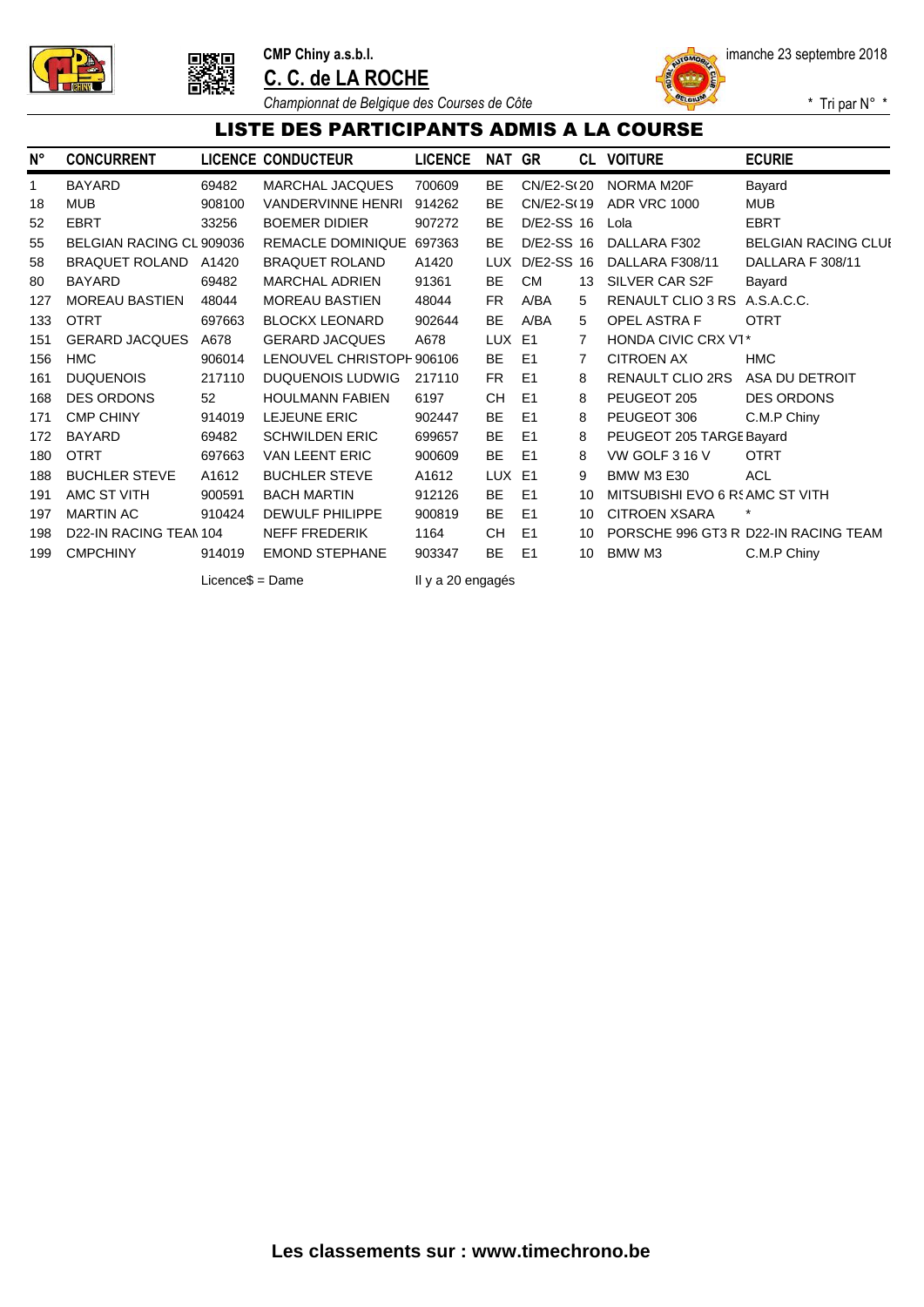

#### **CMP Chiny a.s.b.l.** Liste n°38 à 18h56

**C. C. de LA ROCHE**





Dimanche 23 septembre 2018 *Championnat de Belgique des Courses de Côte*

# Classement de l' essai N° 1 : Tri par temps

| PL             | $\mathsf{N}^\circ$ | <b>Conducteur</b>          | Lic    | <b>Voiture</b>                | Gr             | СI             | <b>Ecurie</b>             | Essai 1 | Dif/1   | <b>Vitesse</b> |
|----------------|--------------------|----------------------------|--------|-------------------------------|----------------|----------------|---------------------------|---------|---------|----------------|
|                |                    |                            |        | Il y a 19 concurrents classés |                |                |                           |         |         |                |
| 1              | 197                | DEWULF PHILIPPE            | 900819 | CITROEN XSARA                 | E1             | 10             |                           | 2:30,38 |         | 132.86 km/h    |
| 2              | 198                | <b>NEFF FREDERIK</b>       | 1164   | PORSCHE 996 GT3 R E1          |                | 10             | D22-IN RACING TEAN2:38,21 |         | 0:07.83 | 126,29 km/h    |
| 3              | 58                 | <b>BRAQUET ROLAND</b>      | A1420  | DALLARA F308/11               | D/E2-SS 16     |                | DALLARA F 308/11          | 2:43,44 | 0:13,06 | 122,25 km/h    |
| 4              | 168                | <b>HOULMANN FABIEN</b>     | 6197   | PEUGEOT 205                   | E <sub>1</sub> | 8              | <b>DES ORDONS</b>         | 2:44,15 | 0:13,77 | 121,72 km/h    |
| 5              | 52                 | <b>BOEMER DIDIER</b>       | 907272 | Lola                          | D/E2-SS        | 16             | <b>EBRT</b>               | 2:44.53 | 0:14.15 | 121,44 km/h    |
| 6              | 199                | <b>EMOND STEPHANE</b>      | 903347 | BMW M3                        | E <sub>1</sub> | 10             | C.M.P Chiny               | 2:44,86 | 0:14,48 | 121,19 km/h    |
| $\overline{7}$ | 156                | LENOUVEL CHRISTOPHE 906106 |        | <b>CITROEN AX</b>             | E1             | 7              | <b>HMC</b>                | 2:46.74 | 0:16,36 | 119,83 km/h    |
| 8              | 172                | <b>SCHWILDEN ERIC</b>      | 699657 | PEUGEOT 205 TARGE E1          |                | 8              | Bayard                    | 2:49,94 | 0:19,56 | 117,57 km/h    |
| 9              | 171                | <b>LEJEUNE ERIC</b>        | 902447 | PEUGEOT 306                   | E1             | 8              | C.M.P Chiny               | 3:04,26 | 0:33,88 | 108,43 km/h    |
| 10             | 191                | <b>BACH MARTIN</b>         | 912126 | MITSUBISHI EVO 6 RS E1        |                | 10             | AMC ST VITH               | 3:06.69 | 0:36,31 | 107,02 km/h    |
| 11             | 127                | <b>MOREAU BASTIEN</b>      | 48044  | <b>RENAULT CLIO 3 RS</b>      | A/BA           | 5              | A.S.A.C.C.                | 3:10,07 | 0:39,69 | 105,12 km/h    |
| 12             | 80                 | <b>MARCHAL ADRIEN</b>      | 91361  | SILVER CAR S2F                | <b>CM</b>      | 13             | Bayard                    | 3:17,86 | 0:47.48 | 100,98 km/h    |
| 13             | 151                | <b>GERARD JACQUES</b>      | A678   | <b>HONDA CIVIC CRX VT E1</b>  |                | $\overline{7}$ |                           | 3:22,74 | 0:52,36 | 98,55 km/h     |
| 14             | 133                | <b>BLOCKX LEONARD</b>      | 902644 | <b>OPEL ASTRA F</b>           | A/BA           | 5              | <b>OTRT</b>               | 3:29.65 | 0:59.27 | 95,3 km/h      |
| 15             | 188                | <b>BUCHLER STEVE</b>       | A1612  | <b>BMW M3 E30</b>             | E1             | 9              | <b>ACL</b>                | 3:41,77 | 1:11,39 | 90,09 km/h     |
| 16             |                    | <b>MARCHAL JACQUES</b>     | 700609 | NORMA M20F                    | CN/E2-SC 20    |                | Bayard                    | 3:46.06 | 1:15.68 | 88,38 km/h     |
| 17             | 18                 | <b>VANDERVINNE HENRI</b>   | 914262 | <b>ADR VRC 1000</b>           | CN/E2-SC19     |                | <b>MUB</b>                | 3:56.69 | 1:26,31 | 84,41 km/h     |
| 18             | 161                | <b>DUQUENOIS LUDWIG</b>    | 217110 | <b>RENAULT CLIO 2RS</b>       | E1             | 8              | ASA DU DETROIT            | 4:07.12 | 1:36,74 | 80,85 km/h     |
| 19             | 180                | <b>VAN LEENT ERIC</b>      | 900609 | VW GOLF 3 16 V                | E1             | 8              | <b>OTRT</b>               | 4:38,18 | 2:07,80 | 71,82 km/h     |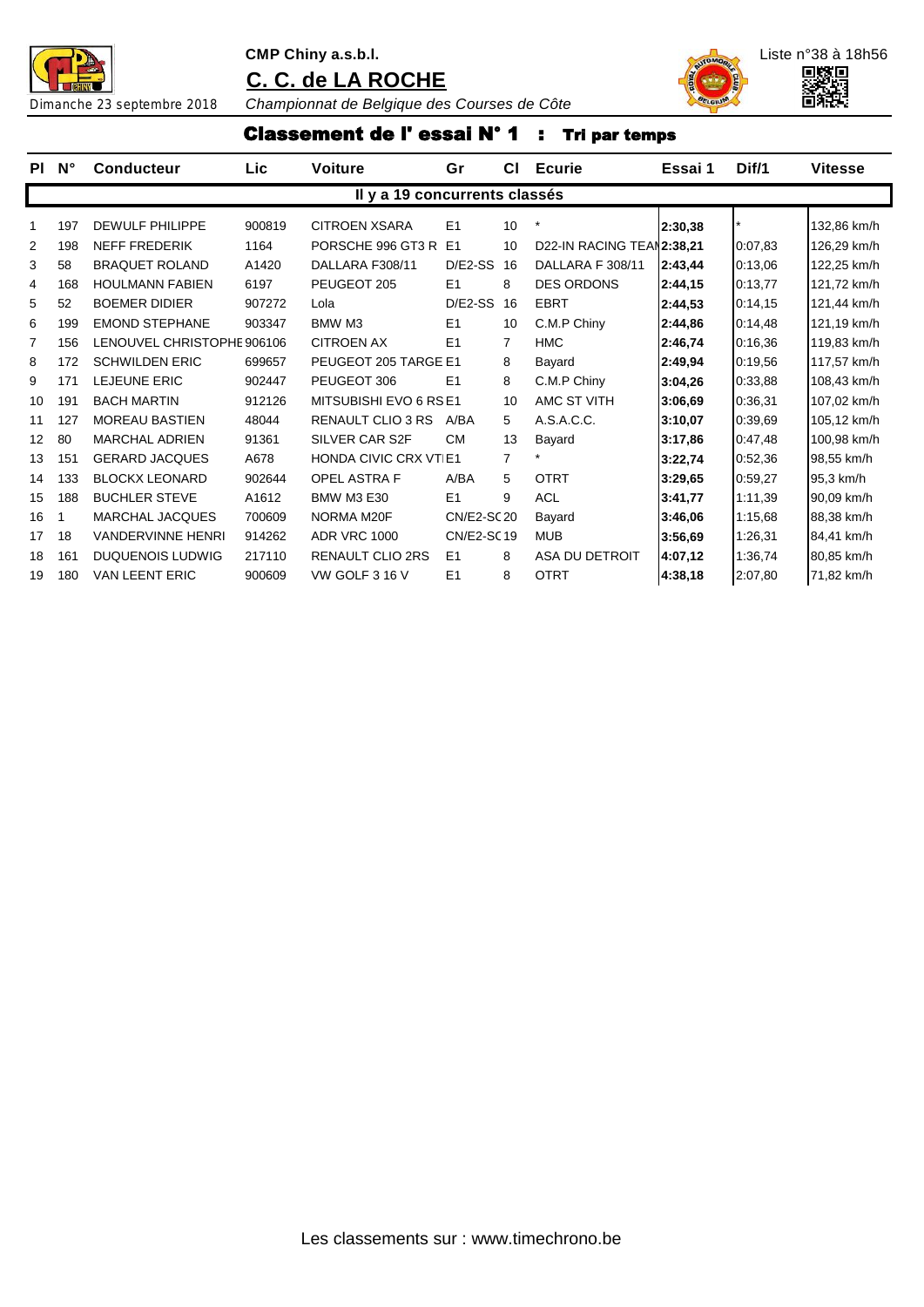



Dimanche 23 septembre 2018 *Championnat de Belgique des Courses de Côte*

## Classement de l' essai N° 2 : Tri par temps

| PI. | $N^{\circ}$ | <b>Conducteur</b>          | Lic    | <b>Voiture</b>                | Gr             | СI | <b>Ecurie</b>             | Essai 1 | Dif/1   | <b>Vitesse</b> |
|-----|-------------|----------------------------|--------|-------------------------------|----------------|----|---------------------------|---------|---------|----------------|
|     |             |                            |        | Il y a 17 concurrents classés |                |    |                           |         |         |                |
| 1   | 197         | <b>DEWULF PHILIPPE</b>     | 900819 | <b>CITROEN XSARA</b>          | E1             | 10 | $\ast$                    | 2:22,45 |         | 140,26 km/h    |
| 2   | 198         | <b>NEFF FREDERIK</b>       | 1164   | PORSCHE 996 GT3 R E1          |                | 10 | D22-IN RACING TEAN2:26,35 |         | 0:03,90 | 136,52 km/h    |
| 3   |             | <b>MARCHAL JACQUES</b>     | 700609 | NORMA M20F                    | CN/E2-SC 20    |    | Bayard                    | 2:35,45 | 0:13,00 | 128,53 km/h    |
| 4   | 172         | <b>SCHWILDEN ERIC</b>      | 699657 | PEUGEOT 205 TARGE E1          |                | 8  | Bayard                    | 2:35,91 | 0:13,46 | 128,15 km/h    |
| 5   | 58          | <b>BRAQUET ROLAND</b>      | A1420  | DALLARA F308/11               | $D/E2-SS$      | 16 | DALLARA F 308/11          | 2:36,70 | 0:14,25 | 127,5 km/h     |
| 6   | 191         | <b>BACH MARTIN</b>         | 912126 | MITSUBISHI EVO 6 RS E1        |                | 10 | AMC ST VITH               | 2:37,06 | 0:14,61 | 127,21 km/h    |
| 7   | 199         | <b>EMOND STEPHANE</b>      | 903347 | BMW M3                        | E <sub>1</sub> | 10 | C.M.P Chiny               | 2:38,84 | 0:16,39 | 125,79 km/h    |
| 8   | 156         | LENOUVEL CHRISTOPHE 906106 |        | <b>CITROEN AX</b>             | E1             | 7  | <b>HMC</b>                | 2:41,00 | 0:18,55 | 124,1 km/h     |
| 9   | 52          | <b>BOEMER DIDIER</b>       | 907272 | Lola                          | $D/E2-SS$      | 16 | <b>EBRT</b>               | 2:51,32 | 0:28,87 | 116,62 km/h    |
| 10  | 80          | <b>MARCHAL ADRIEN</b>      | 91361  | SILVER CAR S2F                | <b>CM</b>      | 13 | Bayard                    | 2:57,74 | 0:35,29 | 112,41 km/h    |
| 11  | 127         | <b>MOREAU BASTIEN</b>      | 48044  | <b>RENAULT CLIO 3 RS</b>      | A/BA           | 5  | A.S.A.C.C.                | 2:58,34 | 0:35,89 | 112,03 km/h    |
| 12  | 161         | <b>DUQUENOIS LUDWIG</b>    | 217110 | <b>RENAULT CLIO 2RS</b>       | E1             | 8  | ASA DU DETROIT            | 3:11,18 | 0:48,73 | 104,51 km/h    |
| 13  | 151         | <b>GERARD JACQUES</b>      | A678   | <b>HONDA CIVIC CRX VT E1</b>  |                | 7  | $\star$                   | 3:12,78 | 0:50,33 | 103,64 km/h    |
| 14  | 18          | <b>VANDERVINNE HENRI</b>   | 914262 | <b>ADR VRC 1000</b>           | CN/E2-SC19     |    | <b>MUB</b>                | 3:25,45 | 1:03.00 | 97,25 km/h     |
| 15  | 188         | <b>BUCHLER STEVE</b>       | A1612  | <b>BMW M3 E30</b>             | E1             | 9  | <b>ACL</b>                | 3:25,49 | 1:03.04 | 97,23 km/h     |
| 16  | 133         | <b>BLOCKX LEONARD</b>      | 902644 | <b>OPEL ASTRA F</b>           | A/BA           | 5  | <b>OTRT</b>               | 3:27,05 | 1:04,60 | 96,5 km/h      |
| 17  | 171         | <b>LEJEUNE ERIC</b>        | 902447 | PEUGEOT 306                   | E1             | 8  | C.M.P Chiny               | 3:54,99 | 1:32,54 | 85,02 km/h     |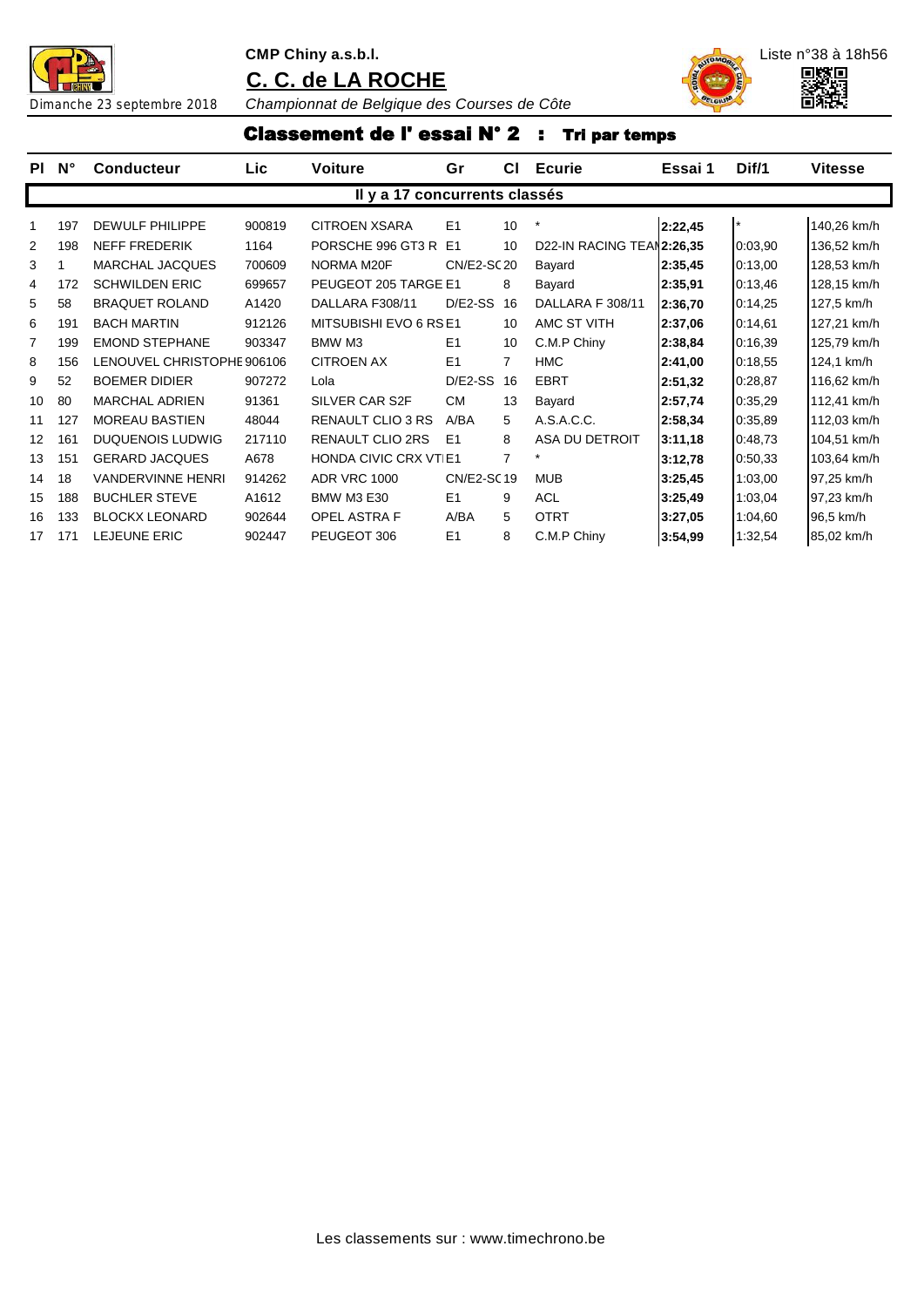



Dimanche 23 septembre 2018 *Championnat de Belgique des Courses de Côte*

# Classement de l' essai N° 3 : Tri par temps

| PI N° |                              | <b>Conducteur</b>    | Lic.   | Voiture                | Gr |    | <b>Ecurie</b>              | Essai 3 | Dif/1    | <b>Vitesse</b> |  |  |  |
|-------|------------------------------|----------------------|--------|------------------------|----|----|----------------------------|---------|----------|----------------|--|--|--|
|       | Il y a 3 concurrents classés |                      |        |                        |    |    |                            |         |          |                |  |  |  |
|       | 198                          | NEFF FREDERIK        | 1164   | PORSCHE 996 GT3 R E1   |    | 10 | D22-IN RACING TEAM 2:30,46 |         |          | 132,79 km/h    |  |  |  |
| 2     | 191                          | BACH MARTIN          | 912126 | MITSUBISHI EVO 6 RS E1 |    | 10 | AMC ST VITH                | 2:32.62 | 0:02.16  | 130,91 km/h    |  |  |  |
|       | 188                          | <b>BUCHLER STEVE</b> | A1612  | <b>BMW M3 E30</b>      | E1 |    | ACL                        | 3:13,58 | 0.43, 12 | 103,21 km/h    |  |  |  |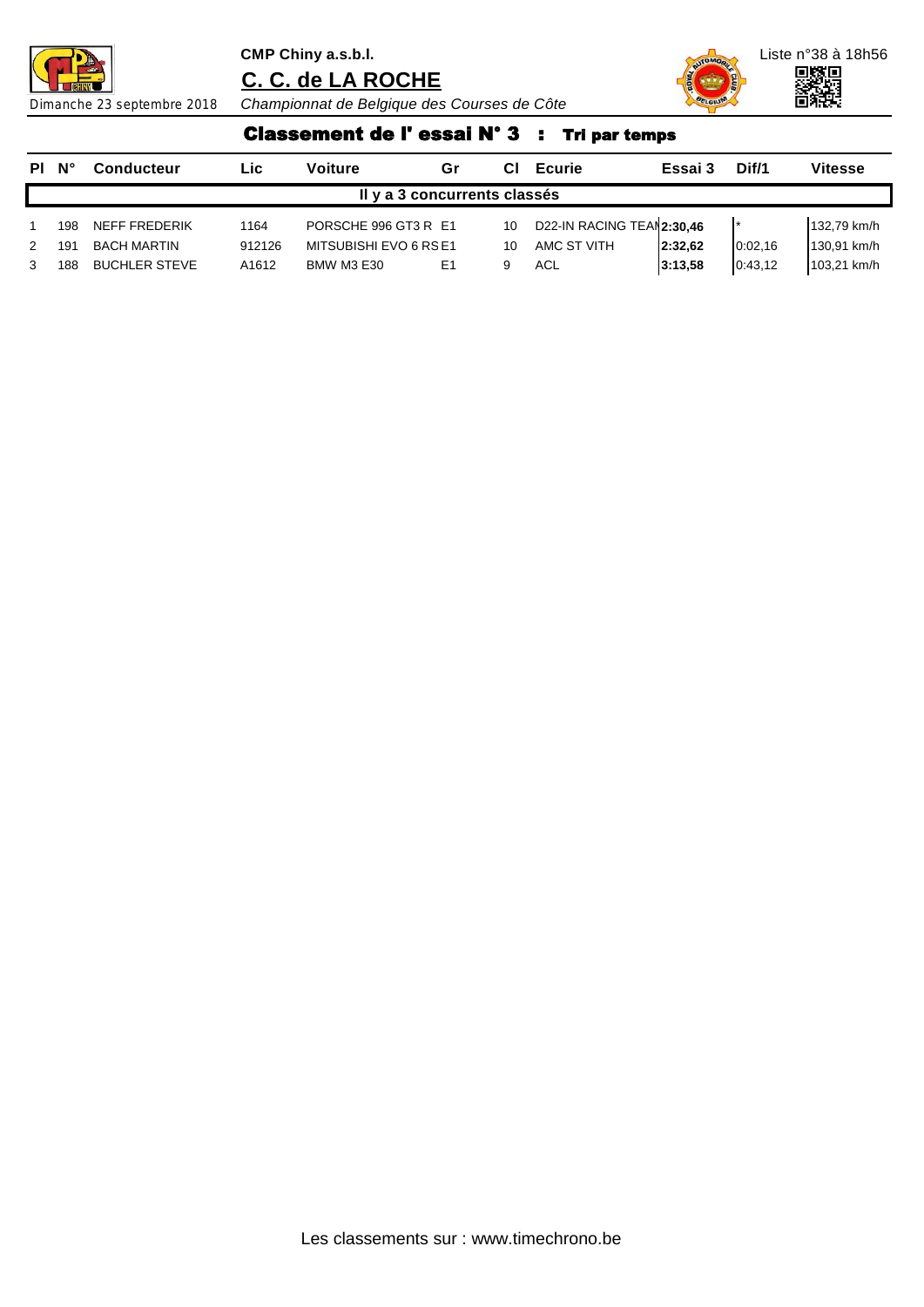



Dimanche 23 septembre 2018 *Championnat de Belgique des Courses de Côte*

CLASSEMENT DES ESSAIS

| PL | $N^{\circ}$ | <b>Conducteur</b>         | Lic    | <b>Voiture</b>                | Gr                 | CI.            | Essai 1 | Essai 2 Essai 3 |         | <b>Temps</b> | Dif/1   |
|----|-------------|---------------------------|--------|-------------------------------|--------------------|----------------|---------|-----------------|---------|--------------|---------|
|    |             |                           |        | Il y a 19 concurrents classés |                    |                |         |                 |         |              |         |
| 1  | 197         | <b>DEWULF PHILIPPE</b>    | 900819 | <b>CITROEN XSARA</b>          | E1                 | 10             | 2:30,38 | 2:22,45         |         | 2:22,45      | $\star$ |
| 2  | 198         | <b>NEFF FREDERIK</b>      | 1164   | PORSCHE 996 GT3 E1            |                    | 10             | 2:38.21 | 2:26,35         | 2:30.46 | 2:26.35      | 0:03,90 |
| 3  | 191         | <b>BACH MARTIN</b>        | 912126 | MITSUBISHI EVO 6 E1           |                    | 10             | 3:06,69 | 2:37,06         | 2:32,62 | 2:32,62      | 0:10.17 |
| 4  |             | <b>MARCHAL JACQUES</b>    | 700609 | NORMA M20F                    | <b>CN/E2-SC 20</b> |                | 3:46,06 | 2:35,45         |         | 2:35,45      | 0:13,00 |
| 5  | 172         | <b>SCHWILDEN ERIC</b>     | 699657 | PEUGEOT 205 TAR E1            |                    | 8              | 2:49,94 | 2:35,91         |         | 2:35,91      | 0:13,46 |
| 6  | 58          | <b>BRAQUET ROLAND</b>     | A1420  | DALLARA F308/11               | $D/E2-SS$          | 16             | 2:43,44 | 2:36,70         |         | 2:36,70      | 0:14,25 |
| 7  | 199         | <b>EMOND STEPHANE</b>     | 903347 | BMW M3                        | E1                 | 10             | 2:44,86 | 2:38,84         |         | 2:38.84      | 0:16,39 |
| 8  | 156         | LENOUVEL CHRISTOPHI906106 |        | <b>CITROEN AX</b>             | E1                 | 7              | 2:46.74 | 2:41,00         |         | 2:41,00      | 0:18,55 |
| 9  | 168         | <b>HOULMANN FABIEN</b>    | 6197   | PEUGEOT 205                   | E1                 | 8              | 2:44,15 |                 |         | 2:44,15      | 0:21,70 |
| 10 | 52          | <b>BOEMER DIDIER</b>      | 907272 | Lola                          | $D/E2-SS$          | 16             | 2:44.53 | 2:51.32         |         | 2:44,53      | 0:22.08 |
| 11 | 80          | <b>MARCHAL ADRIEN</b>     | 91361  | SILVER CAR S2F                | <b>CM</b>          | 13             | 3:17,86 | 2:57,74         |         | 2:57,74      | 0:35,29 |
| 12 | 127         | <b>MOREAU BASTIEN</b>     | 48044  | RENAULT CLIO 3 R A/BA         |                    | 5              | 3:10.07 | 2:58,34         |         | 2:58,34      | 0:35,89 |
| 13 | 171         | LEJEUNE ERIC              | 902447 | PEUGEOT 306                   | E1                 | 8              | 3:04.26 | 3:54,99         |         | 3:04,26      | 0:41,81 |
| 14 | 161         | <b>DUQUENOIS LUDWIG</b>   | 217110 | <b>RENAULT CLIO 2RS E1</b>    |                    | 8              | 4:07.12 | 3:11,18         |         | 3:11,18      | 0:48,73 |
| 15 | 151         | <b>GERARD JACQUES</b>     | A678   | <b>HONDA CIVIC CRX E1</b>     |                    | $\overline{7}$ | 3:22.74 | 3:12.78         |         | 3:12.78      | 0:50.33 |
| 16 | 188         | <b>BUCHLER STEVE</b>      | A1612  | <b>BMW M3 E30</b>             | E1                 | 9              | 3:41,77 | 3:25,49         | 3:13,58 | 3:13,58      | 0:51,13 |
| 17 | 18          | <b>VANDERVINNE HENRI</b>  | 914262 | <b>ADR VRC 1000</b>           | CN/E2-SC 19        |                | 3:56,69 | 3:25,45         |         | 3:25,45      | 1:03,00 |
| 18 | 133         | <b>BLOCKX LEONARD</b>     | 902644 | <b>OPEL ASTRA F</b>           | A/BA               | 5              | 3:29.65 | 3:27,05         |         | 3:27,05      | 1:04.60 |
| 19 | 180         | <b>VAN LEENT ERIC</b>     | 900609 | VW GOLF 3 16 V                | E <sub>1</sub>     | 8              | 4:38.18 |                 |         | 4:38,18      | 2:15,73 |
| 20 | 55          | <b>REMACLE DOMINIQUE</b>  | 697363 | DALLARA F302                  | $D/E2-SS$          | 16             |         |                 |         |              |         |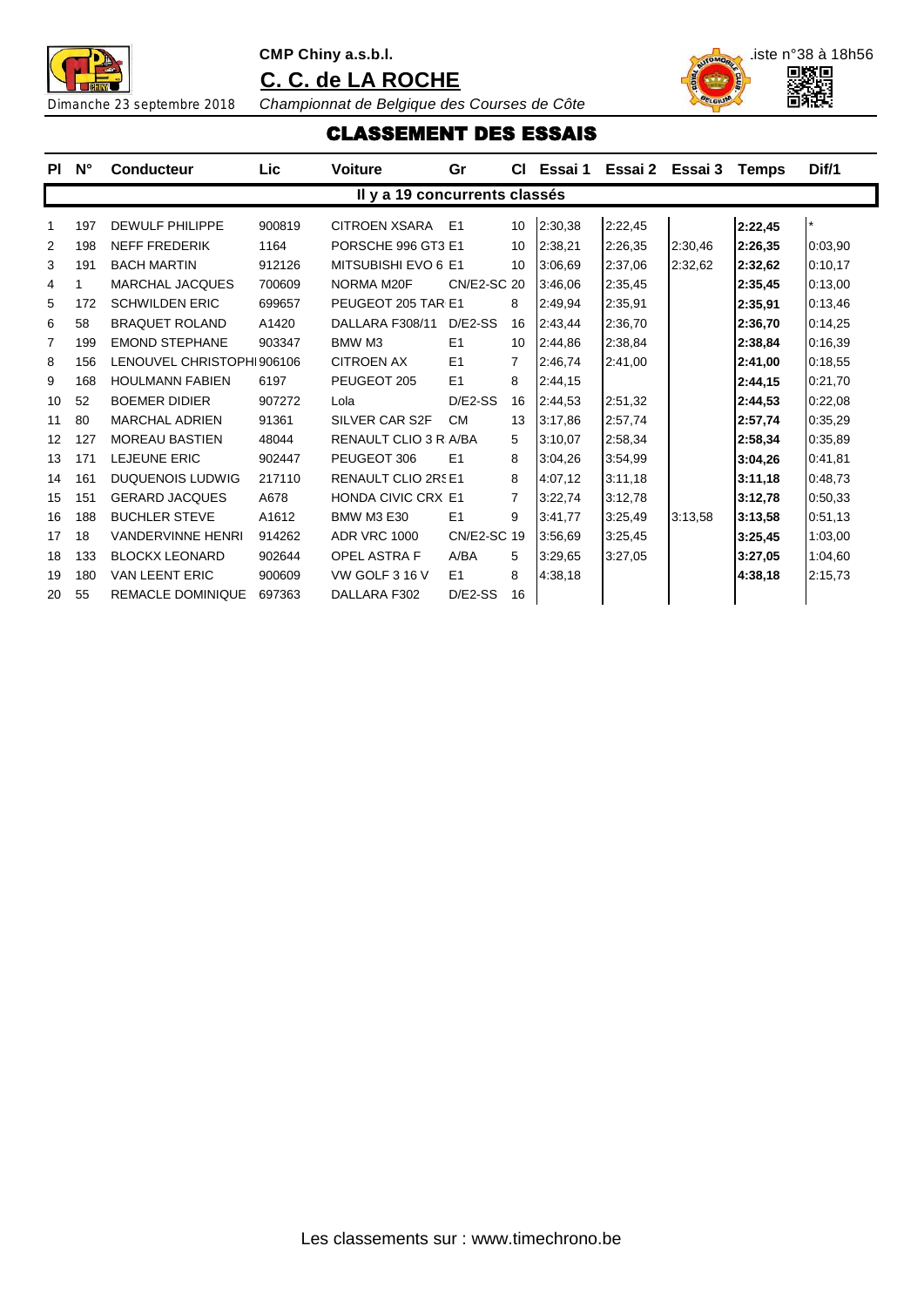



Dimanche 23 septembre 2018 *Championnat de Belgique des Courses de Côte*

#### Classement de la Montée N° 1 : Tri par temps

| <b>PI</b>         | $N^{\circ}$ | <b>Conducteur</b>         | Lic    | <b>Voiture</b>                | Gr             | СI              | <b>Ecurie</b>             | Temps 1 | Dif/1   | <b>Vitesse</b> |
|-------------------|-------------|---------------------------|--------|-------------------------------|----------------|-----------------|---------------------------|---------|---------|----------------|
|                   |             |                           |        | Il y a 18 concurrents classés |                |                 |                           |         |         |                |
|                   | 197         | <b>DEWULF PHILIPPE</b>    | 900819 | <b>CITROEN XSARA</b>          | E <sub>1</sub> | 10              | <b>MARCHIN AC</b>         | 2:18,35 |         | 144,42 km/h    |
| 2                 | 198         | <b>NEFF FREDERIK</b>      | 1164   | PORSCHE 996 GT3 R E1          |                | 10 <sup>1</sup> | D22-IN RACING TEAN2:21,05 |         | 0:02,70 | 141,65 km/h    |
| 3                 | 191         | <b>BACH MARTIN</b>        | 912126 | MITSUBISHI EVO 6 RS E1        |                | 10              | AMC ST VITH               | 2:25,80 | 0:07,45 | 137,04 km/h    |
| 4                 | 58          | <b>BRAQUET ROLAND</b>     | A1420  | DALLARA F308/11               | $D/E2-SS$      | 16              | DALLARA F 308/11          | 2:29,15 | 0:10,80 | 133,96 km/h    |
| 5                 |             | <b>MARCHAL JACQUES</b>    | 700609 | NORMA M20F                    | CN/E2-SC 20    |                 | Bayard                    | 2:31,80 | 0:13,45 | 131,62 km/h    |
| 6                 | 172         | <b>SCHWILDEN ERIC</b>     | 699657 | PEUGEOT 205 TARGE E1          |                | 8               | Bayard                    | 2:32,26 | 0:13,91 | 131,22 km/h    |
| 7                 | 52          | <b>BOEMER DIDIER</b>      | 907272 | Lola                          | $D/E2-SS$      | 16              | <b>EBRT</b>               | 2:33,09 | 0:14,74 | 130,51 km/h    |
| 8                 | 156         | LENOUVEL CHRISTOPHI906106 |        | <b>CITROEN AX</b>             | E <sub>1</sub> | $\overline{7}$  | <b>HMC</b>                | 2:34,93 | 0:16,58 | 128,96 km/h    |
| 9                 | 199         | <b>EMOND STEPHANE</b>     | 903347 | BMW M3                        | E1             | 10              | C.M.P Chiny               | 2:35,80 | 0:17,45 | 128,24 km/h    |
| 10                | 168         | <b>HOULMANN FABIEN</b>    | 6197   | PEUGEOT 205                   | E1             | 8               | <b>DES ORDONS</b>         | 2:36,83 | 0:18,48 | 127,4 km/h     |
| 11                | 80          | <b>MARCHAL ADRIEN</b>     | 91361  | SILVER CAR S2F                | <b>CM</b>      | 13              | Bayard                    | 2:47,64 | 0:29.29 | 119,18 km/h    |
| $12 \overline{ }$ | 127         | <b>MOREAU BASTIEN</b>     | 48044  | <b>RENAULT CLIO 3 RS</b>      | A/BA           | 5               | A.S.A.C.C.                | 2:53,17 | 0:34,82 | 115,38 km/h    |
| 13                | 161         | <b>DUQUENOIS LUDWIG</b>   | 217110 | <b>RENAULT CLIO 2RS</b>       | E <sub>1</sub> | 8               | ASA DU DETROIT            | 3:03,17 | 0:44,82 | 109,08 km/h    |
| 14                | 151         | <b>GERARD JACQUES</b>     | A678   | <b>HONDA CIVIC CRX VT E1</b>  |                | 7               |                           | 3:04,75 | 0:46,40 | 108,15 km/h    |
| 15                | 188         | <b>BUCHLER STEVE</b>      | A1612  | <b>BMW M3 E30</b>             | E <sub>1</sub> | 9               | <b>ACL</b>                | 3:05.68 | 0:47,33 | 107,6 km/h     |
| 16                | 180         | <b>VAN LEENT ERIC</b>     | 900609 | VW GOLF 3 16 V                | E1             | 8               | <b>OTRT</b>               | 3:10,50 | 0:52,15 | 104,88 km/h    |
| 17                | 18          | <b>VANDERVINNE HENRI</b>  | 914262 | <b>ADR VRC 1000</b>           | CN/E2-SC 19    |                 | <b>MUB</b>                | 3:15,11 | 0:56,76 | 102,4 km/h     |
| 18                | 133         | <b>BLOCKX LEONARD</b>     | 902644 | <b>OPEL ASTRA F</b>           | A/BA           | 5               | <b>OTRT</b>               | 3:18,42 | 1:00,07 | 100,7 km/h     |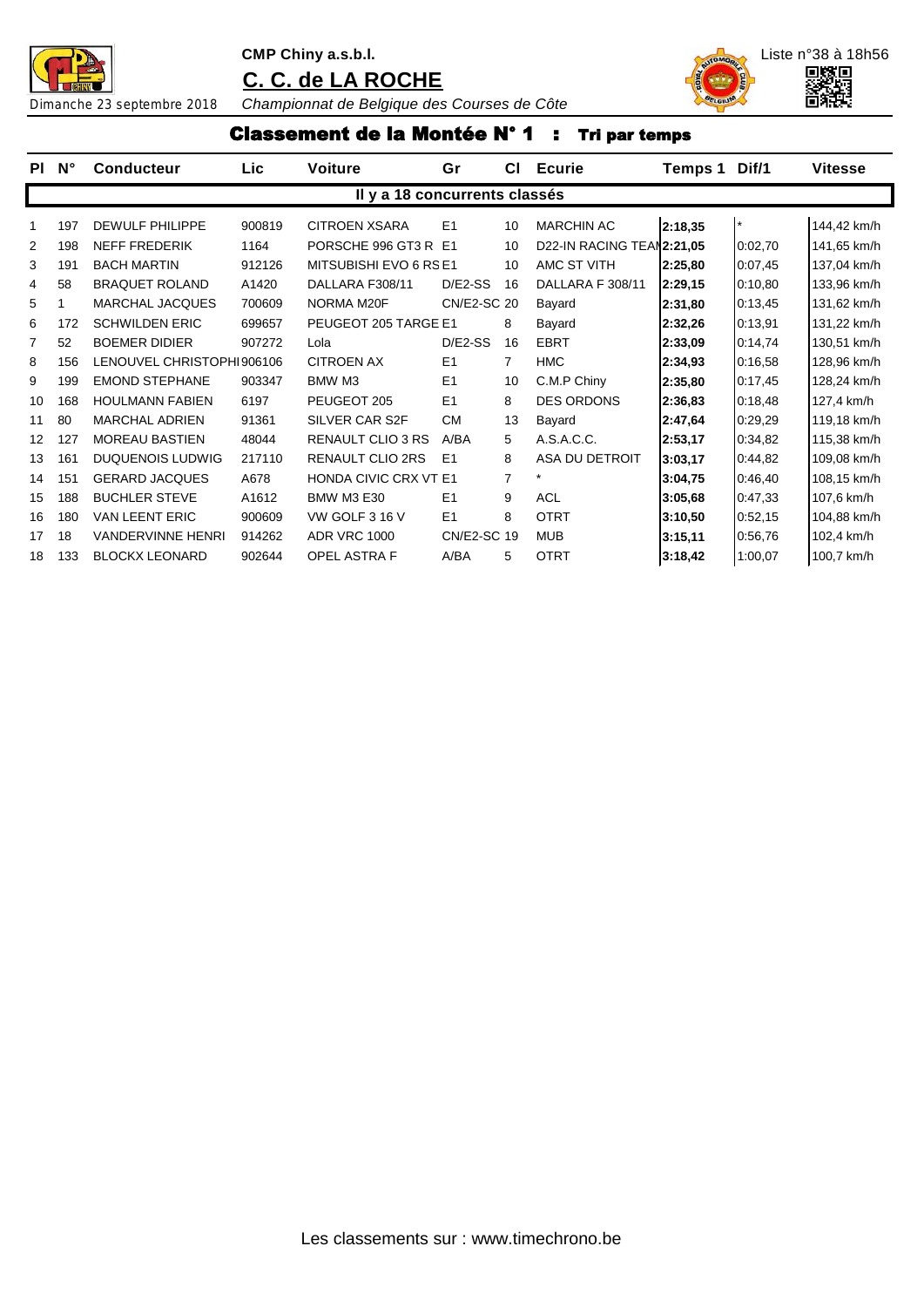



#### Classement Evolutif après la Montée Officielle N° 1 : Tri par temps

| <b>PI</b>         | N°  | Conducteur                 | Lic    | Gr                 | CI.            | Essai 1 |                               | Essai 2 Essai 3 | Temps 1 Temps 2 Temps 3 T. TOT |         | Dif/1 |
|-------------------|-----|----------------------------|--------|--------------------|----------------|---------|-------------------------------|-----------------|--------------------------------|---------|-------|
|                   |     |                            |        |                    |                |         | Il y a 18 concurrents classés |                 |                                |         |       |
| 1                 | 197 | <b>DEWULF PHILIPPE</b>     | 900819 | E1                 | 10             | 2:30,38 | 2:22,45                       |                 | 2:18,35                        | 2:18,35 |       |
| 2                 | 198 | <b>NEFF FREDERIK</b>       | 1164   | E1                 | 10             | 2:38,21 | 2:26,35                       | 2:30,46         | 2:21,05                        | 2:21,05 | 02,70 |
| 3                 | 191 | <b>BACH MARTIN</b>         | 912126 | E1                 | 10             | 3:06.69 | 2:37,06                       | 2:32,62         | 2:25,80                        | 2:25,80 | 07,45 |
| 4                 | 58  | <b>BRAQUET ROLAND</b>      | A1420  | $D/E2-SS$          | 16             | 2:43,44 | 2:36,70                       |                 | 2:29,15                        | 2:29,15 | 10,80 |
| 5                 |     | <b>MARCHAL JACQUES</b>     | 700609 | <b>CN/E2-SC 20</b> |                | 3:46,06 | 2:35,45                       |                 | 2:31,80                        | 2:31,80 | 13,45 |
| 6                 | 172 | <b>SCHWILDEN ERIC</b>      | 699657 | E <sub>1</sub>     | 8              | 2:49,94 | 2:35,91                       |                 | 2:32,26                        | 2:32,26 | 13,91 |
| 7                 | 52  | <b>BOEMER DIDIER</b>       | 907272 | $D/E2-SS$          | 16             | 2:44,53 | 2:51,32                       |                 | 2:33,09                        | 2:33,09 | 14,74 |
| 8                 | 156 | LENOUVEL CHRISTOPHI 906106 |        | E1                 | $\overline{7}$ | 2:46,74 | 2:41,00                       |                 | 2:34,93                        | 2:34,93 | 16,58 |
| 9                 | 199 | <b>EMOND STEPHANE</b>      | 903347 | E1                 | 10             | 2:44,86 | 2:38,84                       |                 | 2:35,80                        | 2:35,80 | 17,45 |
| 10                | 168 | <b>HOULMANN FABIEN</b>     | 6197   | E1                 | 8              | 2:44,15 |                               |                 | 2:36,83                        | 2:36,83 | 18,48 |
| 11                | 80  | <b>MARCHAL ADRIEN</b>      | 91361  | <b>CM</b>          | 13             | 3:17,86 | 2:57,74                       |                 | 2:47,64                        | 2:47,64 | 29,29 |
| $12 \overline{ }$ | 127 | <b>MOREAU BASTIEN</b>      | 48044  | A/BA               | 5              | 3:10,07 | 2:58,34                       |                 | 2:53,17                        | 2:53,17 | 34,82 |
| 13                | 161 | <b>DUQUENOIS LUDWIG</b>    | 217110 | E1                 | 8              | 4:07.12 | 3:11,18                       |                 | 3:03,17                        | 3:03,17 | 44,82 |
| 14                | 151 | <b>GERARD JACQUES</b>      | A678   | E1                 | 7              | 3:22,74 | 3:12,78                       |                 | 3:04,75                        | 3:04,75 | 46,40 |
| 15                | 188 | <b>BUCHLER STEVE</b>       | A1612  | E1                 | 9              | 3:41,77 | 3:25,49                       | 3:13,58         | 3:05,68                        | 3:05.68 | 47,33 |
| 16                | 180 | <b>VAN LEENT ERIC</b>      | 900609 | E1                 | 8              | 4:38,18 |                               |                 | 3:10,50                        | 3:10,50 | 52,15 |
| 17                | 18  | <b>VANDERVINNE HENRI</b>   | 914262 | CN/E2-SC 19        |                | 3:56.69 | 3:25,45                       |                 | 3:15,11                        | 3:15,11 | 56,76 |
| 18                | 133 | <b>BLOCKX LEONARD</b>      | 902644 | A/BA               | 5              | 3:29,65 | 3:27,05                       |                 | 3:18,42                        | 3:18,42 | 00,07 |
| 19                | 55  | <b>REMACLE DOMINIQUE</b>   | 697363 | $D/E2-SS$          | 16             |         |                               |                 |                                |         |       |
| 20                | 171 | <b>LEJEUNE ERIC</b>        | 902447 | E1                 | 8              | 3:04,26 | 3:54,99                       |                 |                                |         |       |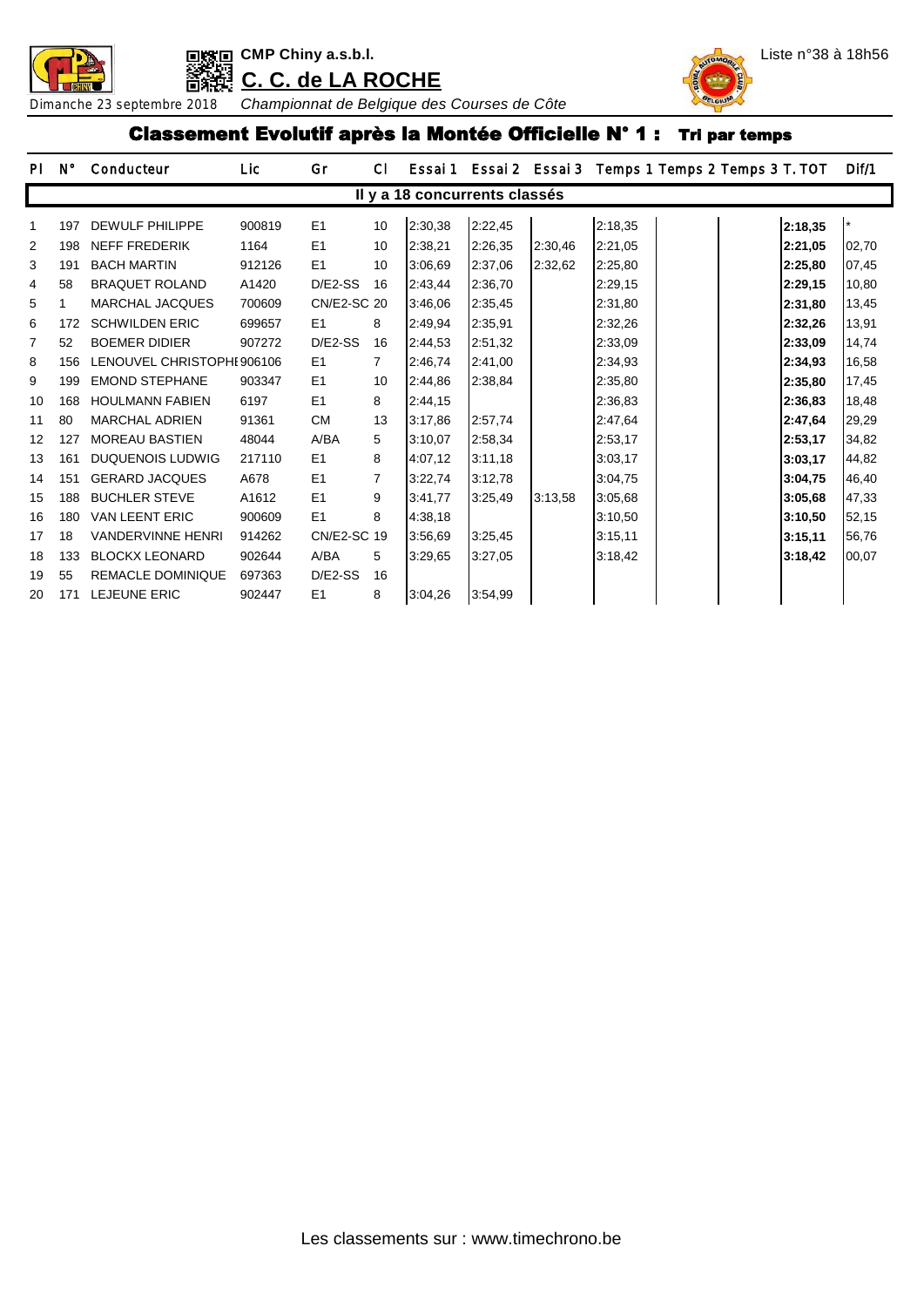





#### CLASSEMENT PROVISOIRE FINAL

|             |     | PI N° Concurrent           | Lic    | <b>Conducteur</b>          | N Lic     | <b>Voiture</b>                | Gr                 |                | <b>CI Ecurie</b>                                  | Temps Dif/1 |         | <b>Vitesse</b>   |
|-------------|-----|----------------------------|--------|----------------------------|-----------|-------------------------------|--------------------|----------------|---------------------------------------------------|-------------|---------|------------------|
|             |     |                            |        |                            |           | Il y a 18 concurrents classés |                    |                |                                                   |             |         |                  |
|             | 197 | <b>MARCHIN AC</b>          | 910424 | <b>DEWULF PHILIPPE</b>     | BE 900819 | <b>CITROEN XSARA E1</b>       |                    |                | 10 MARCHIN AC                                     | 2:18,35     |         | 144 km/h         |
| 2           | 198 | D22-IN RACING T104         |        | <b>NEFF FREDERIK</b>       | CH 1164   | PORSCHE 996 G E1              |                    |                | 10 D22-IN RACING T 2:21,05                        |             |         | 0:02.70 142 km/h |
| 3           | 191 | AMC ST VITH                | 900591 | <b>BACH MARTIN</b>         | BE 912126 | <b>MITSUBISHI EVO E1</b>      |                    |                | 10 AMC ST VITH                                    | 2:25,80     |         | 0:07,45 137 km/h |
| 4           | 58  | <b>BRAQUET ROLAMA1420</b>  |        | <b>BRAQUET ROLAND</b>      | LU. A1420 |                               |                    |                | DALLARA F308/1 D/E2-SS 16 DALLARA F 308/1 2:29,15 |             |         | 0:10,80 134 km/h |
| 5           |     | <b>BAYARD</b>              | 69482  | MARCHAL JACQUES BE 700609  |           | NORMA M20F                    | CN/E2-SC 20 Bayard |                |                                                   | 2:31,80     |         | 0:13,45 132 km/h |
| 6           | 172 | BAYARD                     | 69482  | <b>SCHWILDEN ERIC</b>      | BE 699657 | PEUGEOT 205 T/ E1             |                    | 8              | Bayard                                            | 2:32,26     | 0:13.91 | 131 km/h         |
| $7^{\circ}$ | 52  | <b>EBRT</b>                | 33256  | <b>BOEMER DIDIER</b>       | BE 907272 | Lola                          | $D/E2-SS$          |                | 16 EBRT                                           | 2:33,09     |         | 0:14,74 131 km/h |
| 8           | 156 | <b>HMC</b>                 | 906014 | LENOUVEL CHRISTO BE 906106 |           | CITROEN AX                    | E <sub>1</sub>     | $7^{\circ}$    | <b>HMC</b>                                        | 2:34,93     |         | 0:16,58 129 km/h |
| 9           | 199 | <b>CMPCHINY</b>            | 914019 | <b>EMOND STEPHANE</b>      | BE 903347 | BMW M3                        | E <sub>1</sub>     |                | 10 C.M.P Chiny                                    | 2:35,80     |         | 0:17,45 128 km/h |
| 10          | 168 | <b>DES ORDONS</b>          | 52     | <b>HOULMANN FABIEN</b>     | CH 6197   | PEUGEOT 205                   | E1                 | 8              | <b>DES ORDONS</b>                                 | 2:36,83     |         | 0:18.48 127 km/h |
| 11          | 80  | <b>BAYARD</b>              | 69482  | <b>MARCHAL ADRIEN</b>      | BE 91361  | SILVER CAR S2F CM             |                    |                | 13 Bayard                                         | 2:47,64     |         | 0:29.29 119 km/h |
| 12          | 127 | <b>MOREAU BASTIE 48044</b> |        | <b>MOREAU BASTIEN</b>      | FR 48044  | <b>RENAULT CLIO 3 A/BA</b>    |                    | 5.             | A.S.A.C.C.                                        | 2:53,17     |         | 0:34,82 115 km/h |
| 13          | 161 | <b>DUQUENOIS</b>           | 217110 | DUQUENOIS LUDWIG FR 217110 |           | RENAULT CLIO 2 E1             |                    | 8              | ASA DU DETROIT3:03,17                             |             |         | 0:44,82 109 km/h |
| 14          | 151 | <b>GERARD JACQUI A678</b>  |        | <b>GERARD JACQUES</b>      | LU, A678  | <b>HONDA CIVIC CRE1</b>       |                    | $\overline{7}$ |                                                   | 3:04,75     |         | 0:46.40 108 km/h |
| 15          | 188 | <b>BUCHLER STEVE A1612</b> |        | <b>BUCHLER STEVE</b>       | LU. A1612 | <b>BMW M3 E30</b>             | E <sub>1</sub>     | 9              | <b>ACL</b>                                        | 3:05,68     |         | 0:47,33 108 km/h |
| 16          | 180 | <b>OTRT</b>                | 697663 | <b>VAN LEENT ERIC</b>      | BE 900609 | <b>VW GOLF 3 16 V E1</b>      |                    | 8              | <b>OTRT</b>                                       | 3:10,50     |         | 0:52,15 105 km/h |
| 17          | 18  | <b>MUB</b>                 | 908100 | VANDERVINNE HENR BE 914262 |           | <b>ADR VRC 1000</b>           | CN/E2-SC19 MUB     |                |                                                   | 3:15,11     |         | 0:56,76 102 km/h |
| 18          |     | 133 OTRT                   | 697663 | <b>BLOCKX LEONARD</b>      | BE 902644 | <b>OPEL ASTRA F</b>           | A/BA               | 5              | <b>OTRT</b>                                       | 3:18,42     |         | 1:00,07 101 km/h |
|             |     |                            |        | $Licence$ \$ = Dame        |           |                               |                    |                |                                                   |             |         |                  |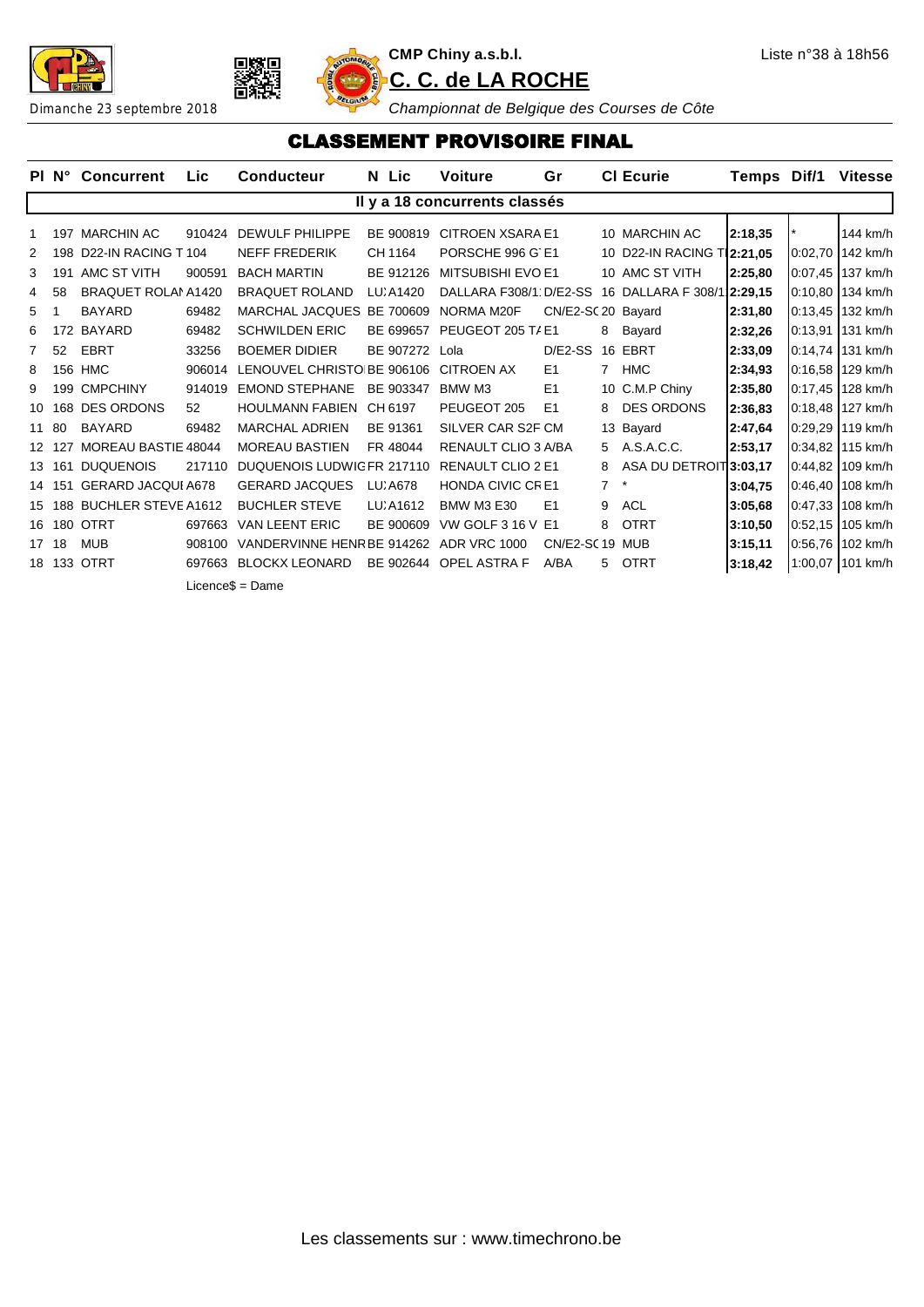





#### CLASSEMENT PROVISOIRE CATEGORIE 1

|              | PI N°  | <b>Concurrent</b>                           | <b>Lic</b> | <b>Conducteur</b>              | N Lic     | <b>Voiture</b>                | Gr             |    | <b>CI Ecurie</b>                   | Temps Dif/1 |                | <b>Vitesse</b> |
|--------------|--------|---------------------------------------------|------------|--------------------------------|-----------|-------------------------------|----------------|----|------------------------------------|-------------|----------------|----------------|
|              |        |                                             |            |                                |           | Il y a 13 concurrents classés |                |    |                                    |             |                |                |
|              | 197    | <b>MARCHIN AC</b>                           | 910424     | DEWULF PHILIPPE                | BE 900819 | CITROEN XSARA E1              |                |    | 10 MARCHIN AC                      | 2:18,35     | $\mathbf{I}$ * | 144 km/h       |
| 2            | 198    | D <sub>22</sub> -IN RACING T <sub>104</sub> |            | NEFF FREDERIK                  | CH 1164   | PORSCHE 996 GT E1             |                |    | 10 D22-IN RACING 12:21,05          |             | 0:02,70        | $142$ km/h     |
| 3            | 191    | AMC ST VITH                                 | 900591     | <b>BACH MARTIN</b>             | BE 912126 | <b>MITSUBISHI EVO E1</b>      |                |    | 10 AMC ST VITH                     | 2:25,80     | 0:07,45        | $137$ km/h     |
| 4            | 172    | <b>BAYARD</b>                               | 69482      | <b>SCHWILDEN ERIC</b>          | BE 699657 | PEUGEOT 205 TA E1             |                | 8  | Bayard                             | 2:32,26     | 0:13,91        | 131 km/h       |
| 5            | 156    | HMC                                         | 906014     | LENOUVEL CHRISTC BE 906106     |           | CITROEN AX                    | E <sub>1</sub> | 7  | <b>HMC</b>                         | 2:34,93     | 0:16,58        | $129$ km/h     |
| 6            | 199    | <b>CMPCHINY</b>                             | 914019     | <b>EMOND STEPHANE</b>          | BE 903347 | BMW M3                        | E <sub>1</sub> |    | 10 C.M.P Chiny                     | 2:35,80     | 0:17,45        | $128$ km/h     |
| $\mathbf{7}$ | 168    | <b>DES ORDONS</b>                           | 52         | <b>HOULMANN FABIEN CH 6197</b> |           | PEUGEOT 205                   | E1             | 8  | <b>DES ORDONS</b>                  | 2:36,83     | 0:18,48        | 127 km/h       |
| 8            | 127    | MOREAU BASTIE 48044                         |            | <b>MOREAU BASTIEN</b>          | FR 48044  | RENAULT CLIO 3   A/BA         |                | 5  | A.S.A.C.C.                         | 2:53,17     | 0:34,82        | $115$ km/h     |
| 9            | 161    | <b>DUQUENOIS</b>                            | 217110     | DUQUENOIS LUDWICFR 217110      |           | <b>RENAULT CLIO 2F E1</b>     |                | 8  | ASA DU DETROI <sup>1</sup> 3:03,17 |             | 0:44,82        | $109$ km/h     |
| 10           | 151    | <b>GERARD JACQUI A678</b>                   |            | <b>GERARD JACQUES</b>          | LU, A678  | <b>HONDA CIVIC CRIE1</b>      |                | 7  |                                    | 3:04,75     | 0:46,40        | $108$ km/h     |
|              | 11 188 | <b>BUCHLER STEVE A1612</b>                  |            | <b>BUCHLER STEVE</b>           | LU A1612  | <b>BMW M3 E30</b>             | E <sub>1</sub> | 9  | <b>ACL</b>                         | 3:05.68     | 0:47,33        | $108$ km/h     |
|              | 12 180 | <b>OTRT</b>                                 | 697663     | VAN LEENT ERIC                 | BE 900609 | VW GOLF 3 16 V                | E1             | 8  | <b>OTRT</b>                        | 3:10,50     | 0:52,15        | $105$ km/h     |
|              | 13 133 | <b>OTRT</b>                                 | 697663     | <b>BLOCKX LEONARD</b>          | BE 902644 | <b>OPEL ASTRA F</b>           | A/BA           | 5. | <b>OTRT</b>                        | 3:18,42     | 1:00,07        | 101 km/h       |
|              |        |                                             |            | $Licence$ \$ = Dame            |           |                               |                |    |                                    |             |                |                |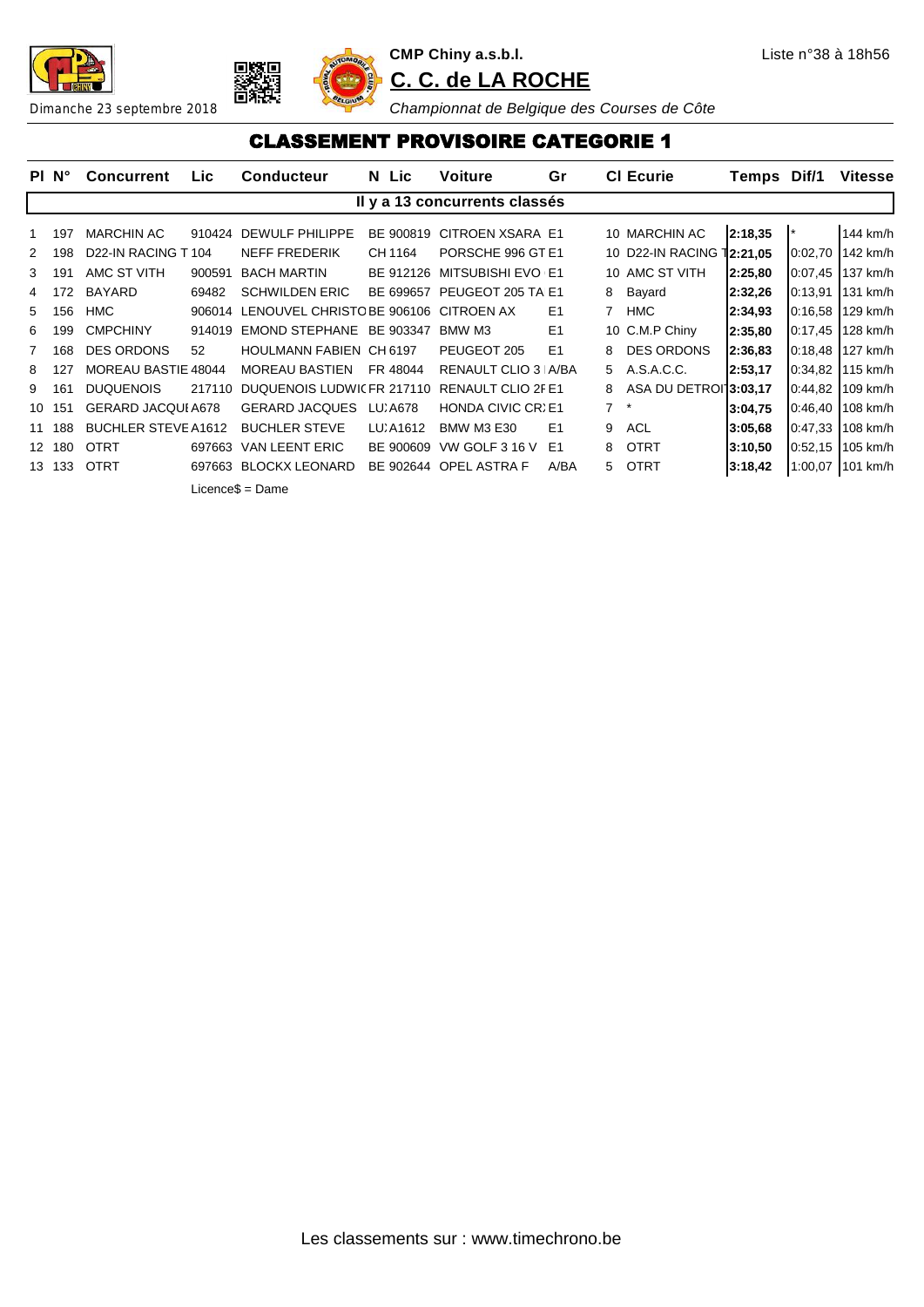





#### CLASSEMENT PROVISOIRE CATEGORIE 2

|             |                 | <b>PI N° Concurrent</b> | Lic. | <b>Conducteur</b>                                                                               | N Lic          | <b>Voiture</b>               | Gr                 | <b>CI Ecurie</b> | Temps Dif/1 | <b>Vitesse</b>   |
|-------------|-----------------|-------------------------|------|-------------------------------------------------------------------------------------------------|----------------|------------------------------|--------------------|------------------|-------------|------------------|
|             |                 |                         |      |                                                                                                 |                | Il y a 5 concurrents classés |                    |                  |             |                  |
| 1 58        |                 |                         |      | BRAQUET ROLAN A1420 BRAQUET ROLAND LU, A1420 DALLARA F308/11 D/E2-SS 16 DALLARA F308/11 2:29,15 |                |                              |                    |                  |             | 134 km/h         |
| $2 \quad 1$ |                 | <b>BAYARD</b>           |      | 69482 MARCHAL JACQUES                                                                           |                | BE 700609 NORMA M20F         | CN/E2-SC 20 Bayard |                  | 2:31.80     | 0:02.65 132 km/h |
|             | 3 <sub>52</sub> | EBRT                    |      | 33256 BOEMER DIDIER                                                                             | BE 907272 Lola |                              | D/E2-SS 16 EBRT    |                  | 12:33.09    | 0:03.94 131 km/h |
|             | 4 80            | BAYARD                  |      | 69482 MARCHAL ADRIEN                                                                            |                | BE 91361 SILVER CAR S2F CM   |                    | 13 Bayard        | 2:47.64     | 0:18,49 119 km/h |
| 5 18        |                 | <b>MUB</b>              |      | 9E+05 VANDERVINNE HENRIBE 914262 ADR VRC 1000                                                   |                |                              | CN/E2-SC19 MUB     |                  | 3:15,11     | 0:45,96 102 km/h |
|             |                 |                         |      | Licence\$ = Dame                                                                                |                |                              |                    |                  |             |                  |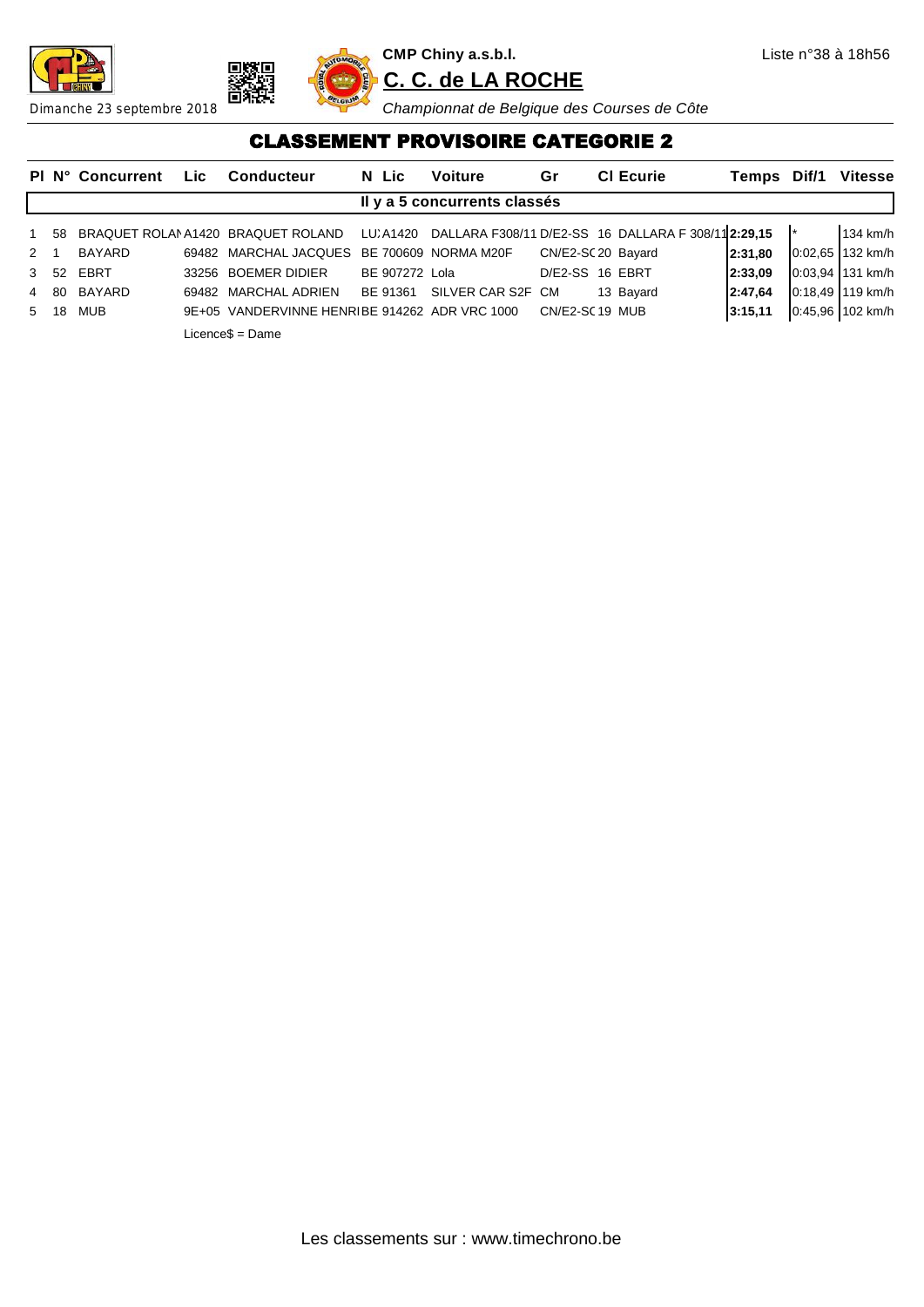



**CMP Chiny a.s.b.l.** Liste n°38 à 18h56 **C. C. de LA ROCHE**

Dimanche 23 septembre 2018 **C. C. de LA ROCHE**<br>Dimanche 23 septembre 2018 **C. C. de LA ROCHE** 

#### Classement provisoire par CLASSES

|                                       |                   | PLN° Concurrent                                                           | <b>Lic</b>                      | <b>Conducteur</b>                                                                             | N.                          | <b>Licenc Voiture</b>                                                                                  | Gr                |                      | <b>CI</b> Ecurie                                                             | <b>Temps</b>                             |
|---------------------------------------|-------------------|---------------------------------------------------------------------------|---------------------------------|-----------------------------------------------------------------------------------------------|-----------------------------|--------------------------------------------------------------------------------------------------------|-------------------|----------------------|------------------------------------------------------------------------------|------------------------------------------|
| 1<br>$\mathbf{2}$                     |                   | 127 MOREAU BASTIEN 48044<br>133 OTRT                                      | 697663                          | <b>MOREAU BASTIEN</b><br><b>BLOCKX LEONARD</b>                                                | FR 48044                    | RENAULT CLIO 3 FA/BA<br>BE 902644 OPEL ASTRA F                                                         | A/BA              | 5<br>5               | A.S.A.C.C.<br><b>OTRT</b>                                                    | 2:53,17<br>3:18,42                       |
| 1<br>$\mathbf{2}$                     | 151               | 156 HMC<br><b>GERARD JACQUES A678</b>                                     | 906014                          | LENOUVEL CHRISTOPH BE 906106 CITROEN AX<br><b>GERARD JACQUES</b>                              | LU) A678                    | HONDA CIVIC CR>E1                                                                                      | E1                | 7<br>$\overline{7}$  | <b>HMC</b><br>*                                                              | 2:34,93<br>3:04,75                       |
| $\mathbf 1$<br>$\mathbf{2}$<br>3<br>4 | 180               | 172 BAYARD<br>168 DES ORDONS<br>161 DUQUENOIS<br><b>OTRT</b>              | 69482<br>52<br>217110<br>697663 | <b>SCHWILDEN ERIC</b><br><b>HOULMANN FABIEN</b><br><b>DUQUENOIS LUDWIG</b><br>VAN LEENT ERIC  | CH 6197                     | BE 699657 PEUGEOT 205 TAI E1<br>PEUGEOT 205<br>FR 217110 RENAULT CLIO 2RE1<br>BE 900609 VW GOLF 3 16 V | E1<br>E1          | 8<br>8<br>8<br>8     | Bayard<br><b>DES ORDONS</b><br>ASA DU DETROIT<br><b>OTRT</b>                 | 2:32,26<br>2:36.83<br>3:03,17<br>3:10,50 |
| 1                                     |                   | 188 BUCHLER STEVE                                                         | A1612                           | <b>BUCHLER STEVE</b>                                                                          | LU) A1612                   | <b>BMW M3 E30</b>                                                                                      | E <sub>1</sub>    | 9                    | <b>ACL</b>                                                                   | 3:05.68                                  |
| 1<br>$\mathbf{2}$<br>3<br>4           | 198<br>191<br>199 | 197 MARCHIN AC<br>D22-IN RACING TEA 104<br>AMC ST VITH<br><b>CMPCHINY</b> | 910424<br>900591<br>914019      | <b>DEWULF PHILIPPE</b><br><b>NEFF FREDERIK</b><br><b>BACH MARTIN</b><br><b>EMOND STEPHANE</b> | CH 1164<br>BE 903347 BMW M3 | BE 900819 CITROEN XSARA E1<br>PORSCHE 996 GT E1<br>BE 912126 MITSUBISHI EVO (E1                        | E <sub>1</sub>    | 10<br>10<br>10<br>10 | <b>MARCHIN AC</b><br><b>D22-IN RACING TEAM</b><br>AMC ST VITH<br>C.M.P Chiny | 2:18,35<br>2:21,05<br>2:25,80<br>2:35,80 |
| 1                                     | 80                | <b>BAYARD</b>                                                             | 69482                           | <b>MARCHAL ADRIEN</b>                                                                         | BE 91361                    | SILVER CAR S2F CM                                                                                      |                   |                      | 13 Bayard                                                                    | 2:47,64                                  |
| 1<br>$\mathbf{2}$                     | 58<br>52          | <b>BRAQUET ROLAND A1420</b><br><b>EBRT</b>                                | 33256                           | <b>BRAQUET ROLAND</b><br><b>BOEMER DIDIER</b>                                                 | LU) A1420<br>BE 907272 Lola |                                                                                                        | D/E2-SS 16 EBRT   |                      | DALLARA F308/11 D/E2-SS 16 DALLARA F 308/11                                  | 2:29,15<br>2:33,09                       |
| $\mathbf 1$                           | 18                | <b>MUB</b>                                                                | 908100                          | <b>VANDERVINNE HENRI</b>                                                                      |                             | BE 914262 ADR VRC 1000                                                                                 | CN/E2-S19 MUB     |                      |                                                                              | 3:15,11                                  |
| $\mathbf{1}$                          | -1                | <b>BAYARD</b>                                                             | 69482                           | <b>MARCHAL JACQUES</b>                                                                        |                             | BE 700609 NORMA M20F                                                                                   | CN/E2-S 20 Bayard |                      |                                                                              | 2:31,80                                  |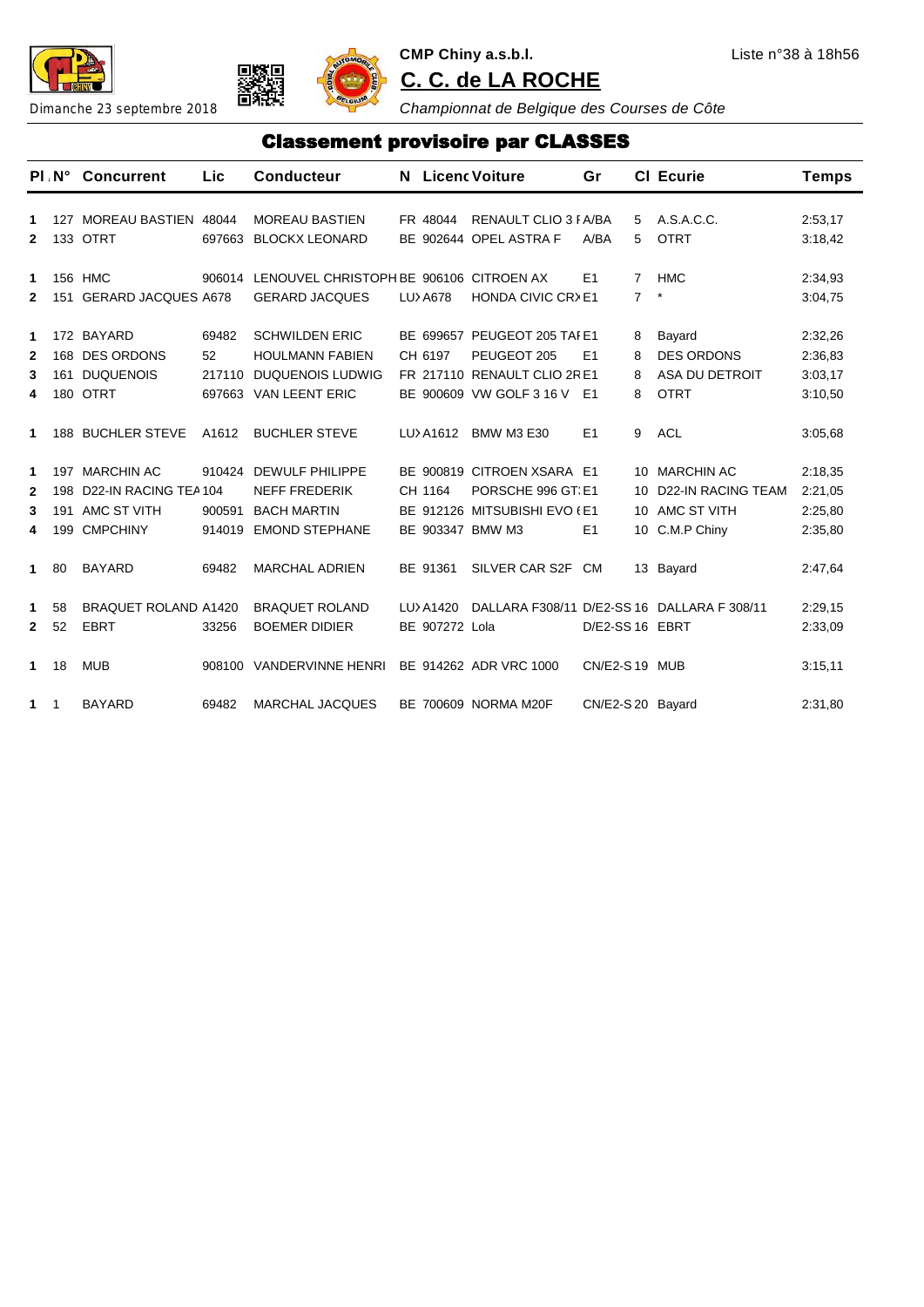





Dimanche 23 septembre 2018 *Championnat de Belgique des Courses de Côte*

### Classement provisoire INTER - ECURIES

|       | <b>PI N° Concurrent</b> | Lic.  | Conducteur                           |          | <b>N</b> Licenc Voiture | Gr               |    | <b>CI</b> Ecurie | Temps   | <b>PTS</b> |
|-------|-------------------------|-------|--------------------------------------|----------|-------------------------|------------------|----|------------------|---------|------------|
| 5 1   | BAYARD                  | 69482 | MARCHAL JACQUES BE 700609 NORMA M20F |          |                         | CN/E2-S20 Bayard |    |                  | 2:31.80 | 22         |
|       | 6 172 BAYARD            |       | 69482 SCHWILDEN ERIC BE 699657       |          | PEUGEOT 205 TAR(E1      |                  | 8  | Bavard           | 2:32.26 | 22         |
| 11 80 | BAYARD                  | 69482 | MARCHAL ADRIEN                       | BE 91361 | SILVER CAR S2F          | CM.              | 13 | Bayard           | 2:47.64 | 22         |